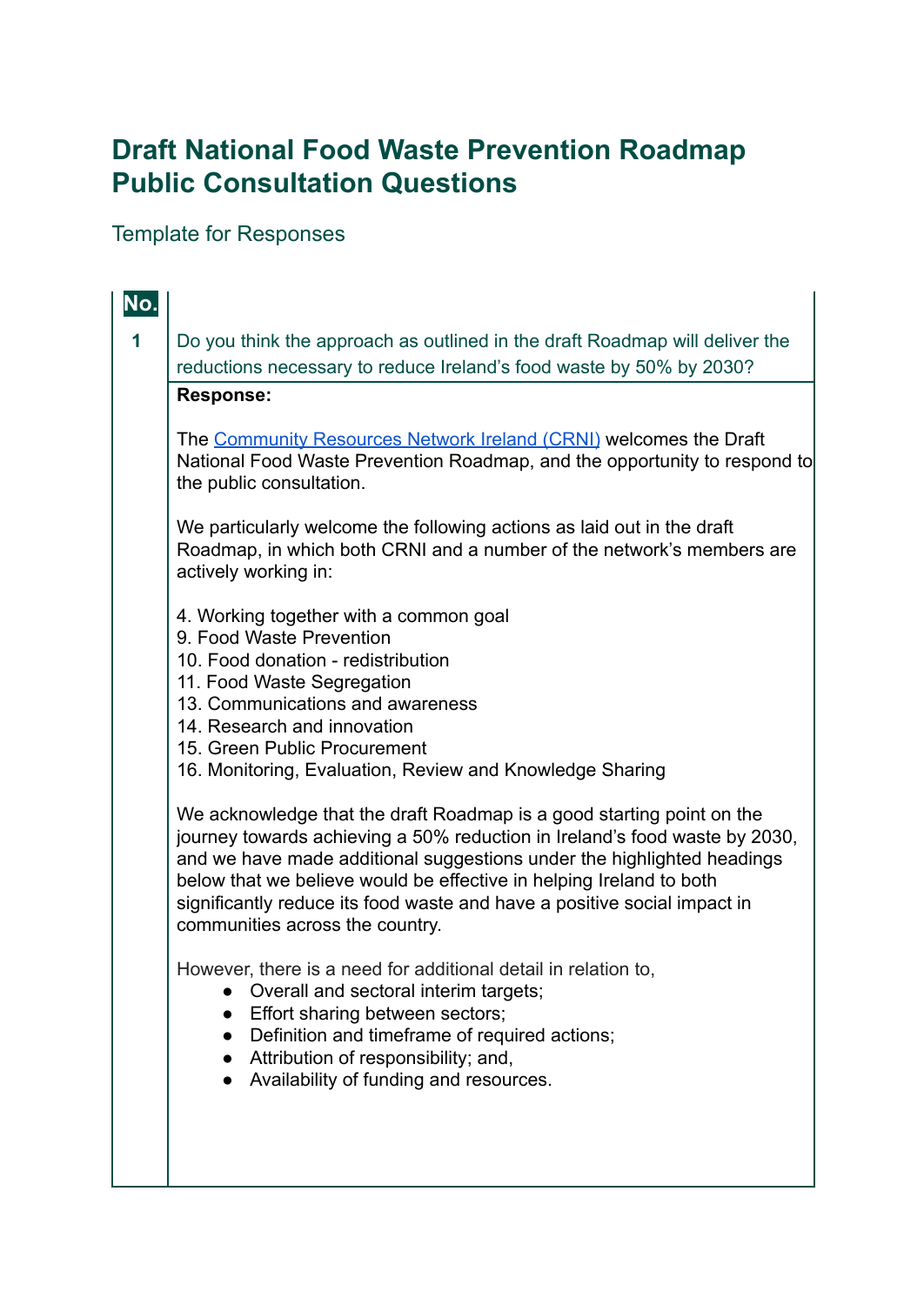| $\overline{2}$ | What additional actions do you think would be effective in helping Ireland<br>reduce its food waste?                                                                                                                                                                                                                             |
|----------------|----------------------------------------------------------------------------------------------------------------------------------------------------------------------------------------------------------------------------------------------------------------------------------------------------------------------------------|
|                | <b>Response:</b>                                                                                                                                                                                                                                                                                                                 |
|                | 4. Working together with a common goal & 9. Food Waste Prevention                                                                                                                                                                                                                                                                |
|                | CRNI strongly encourages further investment of the EPA's Circular Economy<br>Programme's fund towards community-centric programmes that work to<br>tackle food waste at both local and national level. There are already a<br>number of exciting food waste prevention initiatives in operation, such as<br><b>CRNI</b> members: |
|                | 1. Food Cloud                                                                                                                                                                                                                                                                                                                    |
|                | FoodCloud is a social enterprise with a mission to transform surplus food into<br>opportunities to make the world a kinder place. They achieve this through:                                                                                                                                                                     |
|                | A) A retail solution that retailers with local charities, allowing them to<br>donate food on a daily basis<br>B) Providing a technology platform that complements and enhances the<br>work of food banks                                                                                                                         |
|                | C) A hub solution that reduces large volumes of surplus food and<br>redistributes it to charities and communities                                                                                                                                                                                                                |
|                | <b>2. Diversion Green</b>                                                                                                                                                                                                                                                                                                        |
|                | Diversion Green shows households, community groups, schools how to<br>make compost with their unavoidable food waste, to see it as a resource not<br>a waste.                                                                                                                                                                    |
|                | Diversion Green offer food waste audits, food waste prevention plans,<br>workshops, challenges, talks to open the conversation around food waste<br>and work with clients to educate them and to show people how to prevent<br>food waste, make compost and how to brown bin successfully as a last<br>resort.                   |
|                | 3. WeShare                                                                                                                                                                                                                                                                                                                       |
|                | We Share is a Gift Economy Community that shares skills, knowledge,<br>practical support, ideas, stuff and time - all for free. It was founded by<br>volunteers, for volunteers and is run by volunteers.                                                                                                                        |
|                |                                                                                                                                                                                                                                                                                                                                  |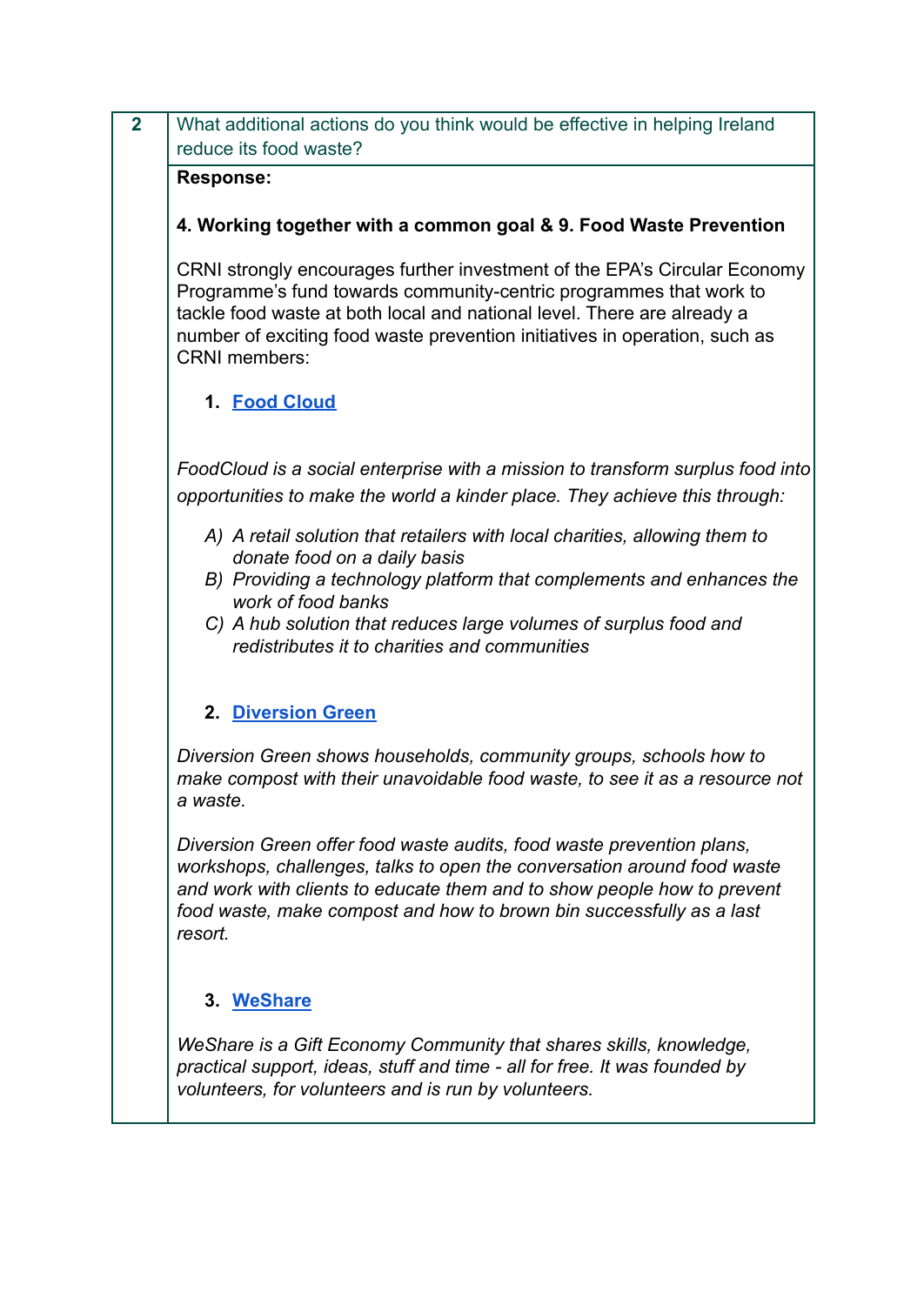*WeShare inspired 'Falling Fruit', a project to harvest the seasonal glut of local fruit (apples, pears, plums, nuts, etc.) from throughout the Dublin area. Fruit is given to charities that cater for those in need.*

We urge the Irish Government to consider the social as well as the environmental value of investing in the community sector, in light of the opportunities for job creation that this Roadmap could provide in the areas of prevention, redistribution, and segregation.

In 2020, CRNI Members hired 728 people on a full time basis,and 62 people on a part time basis. 818 people were hired through employment schemes, and 8677 people were engaged as volunteers.

#### **10. Food donation - redistribution**

We encourage increased engagement, support and promotion of food redistribution platforms through national awareness raising campaigns that result from the implementation of the Food Waste Prevention Roadmap.



Second in the food waste hierarchy is feeding people in need.

As noted previously, CRNI member FoodCloud is a social enterprise prioritising feeding people by redistributing surplus food to charities. To date they have redistributed over 58,900 tonnes of food or 140 million meals.

CRNI member WeShare's Falling Fruit project is seeking further support to develop a technological solution that will increase access to the seasonal glut of local fruit growing in public spaces in the Dublin area.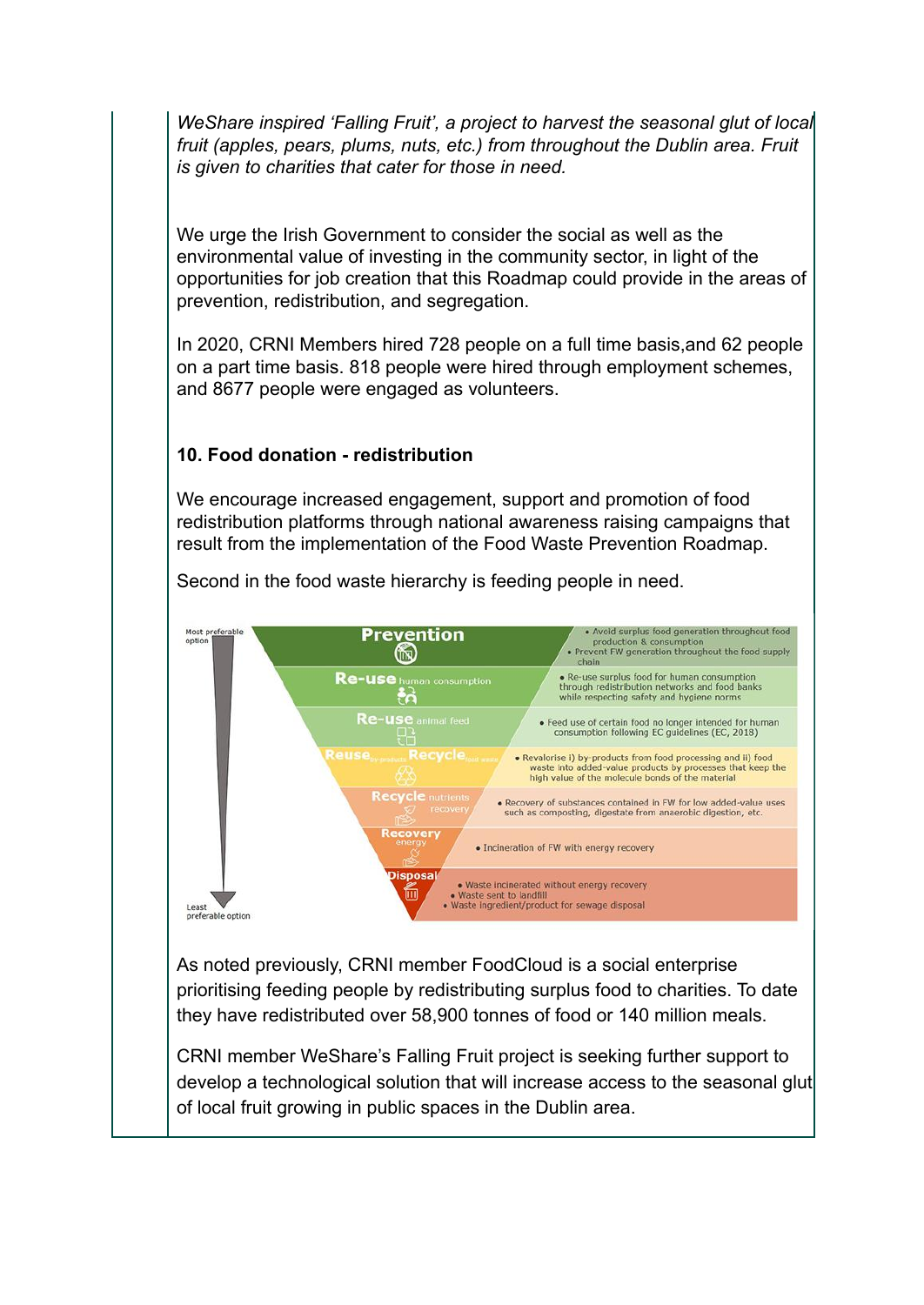CRNI therefore welcomes further awareness raising support to increase their ability to redistribute surplus food to people through charities.

Other food redistribution platforms of note operating in Ireland include Olio and Too Good To Go.

### **11. Food Waste Segregation**

CRNI encourages the implementation of increased composting and segregation facilities/activities at Civic Amenity sites that engage local social enterprises and not for profit organisations already working in the food waste prevention sector.

We also recommend that Civic Amenity Sites are rebranded as 'Recovery Parks' and are made more accessible by providing opening hours that better facilitate the public, provide reception facilities with trained operators that support the public with their segregation activities, and provide better signage and improved layout.

Increased composting facilities at Civic Amenity sites could create economic and social opportunities to:

- Support and engage the skills of social enterprises and not for profit organisations operating in the space.
- Redistribute compost locally to organisations and community groups working on greening projects.
- Provide increased employment opportunities at local level. A more circular, and less waste driven economy can deliver jobs across all skills levels, throughout rural and urban communities and across different sectors from craft to manufacturing. We believe a whole of Government approach is needed to preparing for jobs and skills in a Circular Economy across apprenticeships programmes, further learning and third level courses as well as funding toward training and capacity building for social entrepreneurs, enterprises and businesses working in or moving toward a more Circular Economy.
- Run community education and awareness raising programmes.

#### **14. Research and innovation**

CRNI welcomes the consideration of new research topics such as date marking, food losses, greenhouse gasses associated with food waste, and packaging.

With regards to packaging and engagement with the bioeconomy, we would recommend engaging with yet to be published feedback on the EU Commission's [forthcoming policy framework on bio-based,](https://ec.europa.eu/environment/topics/plastics/bio-based-biodegradable-and-compostable-plastics_en) biodegradable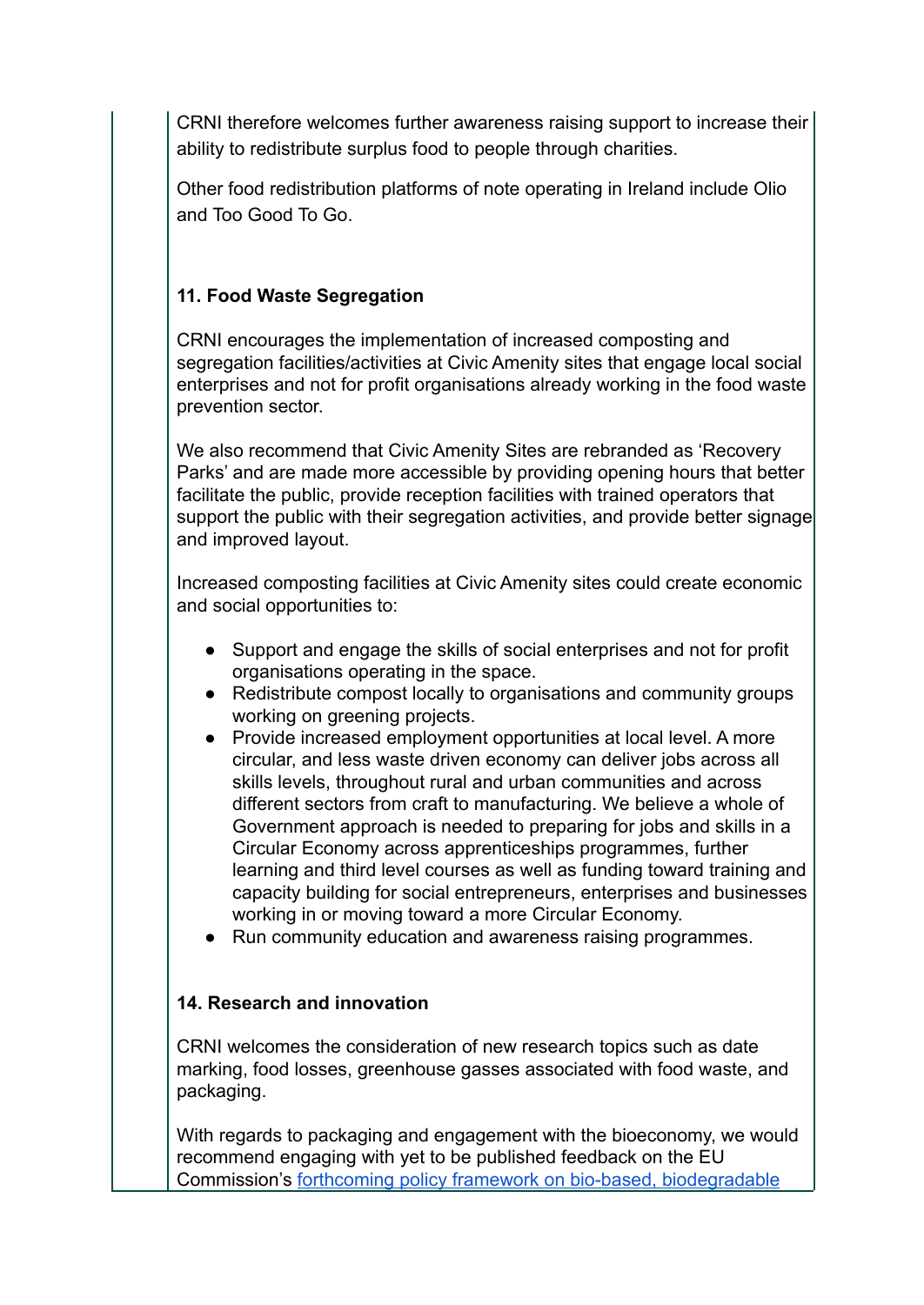| and compostable plastics, and seek either zero packaging where possible, or |  |
|-----------------------------------------------------------------------------|--|
| 100% reused and recycled alternatives to food packaging at all times.       |  |

## **15. Green Public Procurement**

|   | As noted in answer to question 3, we believe one of the most effective ways<br>to raise awareness around reducing food waste will be to promote green<br>public procurement resources to the public sector.                                                                                                                                                                                                                                                                                                                                                                                                                                                                                                                                                                                                                                           |
|---|-------------------------------------------------------------------------------------------------------------------------------------------------------------------------------------------------------------------------------------------------------------------------------------------------------------------------------------------------------------------------------------------------------------------------------------------------------------------------------------------------------------------------------------------------------------------------------------------------------------------------------------------------------------------------------------------------------------------------------------------------------------------------------------------------------------------------------------------------------|
|   | However, CRNI recommends that a circular and and social approach to<br>procurement is considered. Circular procurement is the process in which a<br>product, service or project is purchases according to the principles of a<br>circular economy, and social procurement is an approach to purchasing<br>products and services that takes into account the economic, environmental<br>and social impact of an organisation's buying choices.                                                                                                                                                                                                                                                                                                                                                                                                         |
|   | CRNI members provide prevention, reuse, repair and recycling goods and<br>services with a social impact through their social enterprises, charities, and<br>voluntary organisations. See our procurement directory here.                                                                                                                                                                                                                                                                                                                                                                                                                                                                                                                                                                                                                              |
|   | In October 2022, in celebration of Reuse Month, CRNI will host a virtual<br>procurement exhibition highlighting the services of some 40 reuse, repair and<br>recycling members across Ireland. We warmly welcome further departmental<br>engagement with this exciting initiative that will remain permanently online<br>from October onwards.                                                                                                                                                                                                                                                                                                                                                                                                                                                                                                        |
| 3 | What are the most effective awareness raising measures that could be                                                                                                                                                                                                                                                                                                                                                                                                                                                                                                                                                                                                                                                                                                                                                                                  |
|   | taken to reduce food waste?                                                                                                                                                                                                                                                                                                                                                                                                                                                                                                                                                                                                                                                                                                                                                                                                                           |
|   | <b>Response:</b>                                                                                                                                                                                                                                                                                                                                                                                                                                                                                                                                                                                                                                                                                                                                                                                                                                      |
|   | CRNI recommends the following awareness raising measures for tackling<br>food waste:                                                                                                                                                                                                                                                                                                                                                                                                                                                                                                                                                                                                                                                                                                                                                                  |
|   | Provision of simple, easy to understand information that provides<br>people with easy ways to both save money and cut down on food<br>waste. It is of key importance that this information is accessible to all<br>and utilises Plain English<br>This information should be generated in collaboration with community<br>$\bullet$<br>based organisations who engage with the public on a regular basis<br>and have a deep understanding of their current level of knowledge.<br>Promotion of resources available to people locally, disseminated<br>$\bullet$<br>through local networks such as Public Participation Networks, and at<br><b>Civic Amenity sites.</b><br>Promotion of green public procurement resources already available to<br>$\bullet$<br>the public and private sector, such as the EPA's GPP guidance and<br>training supports. |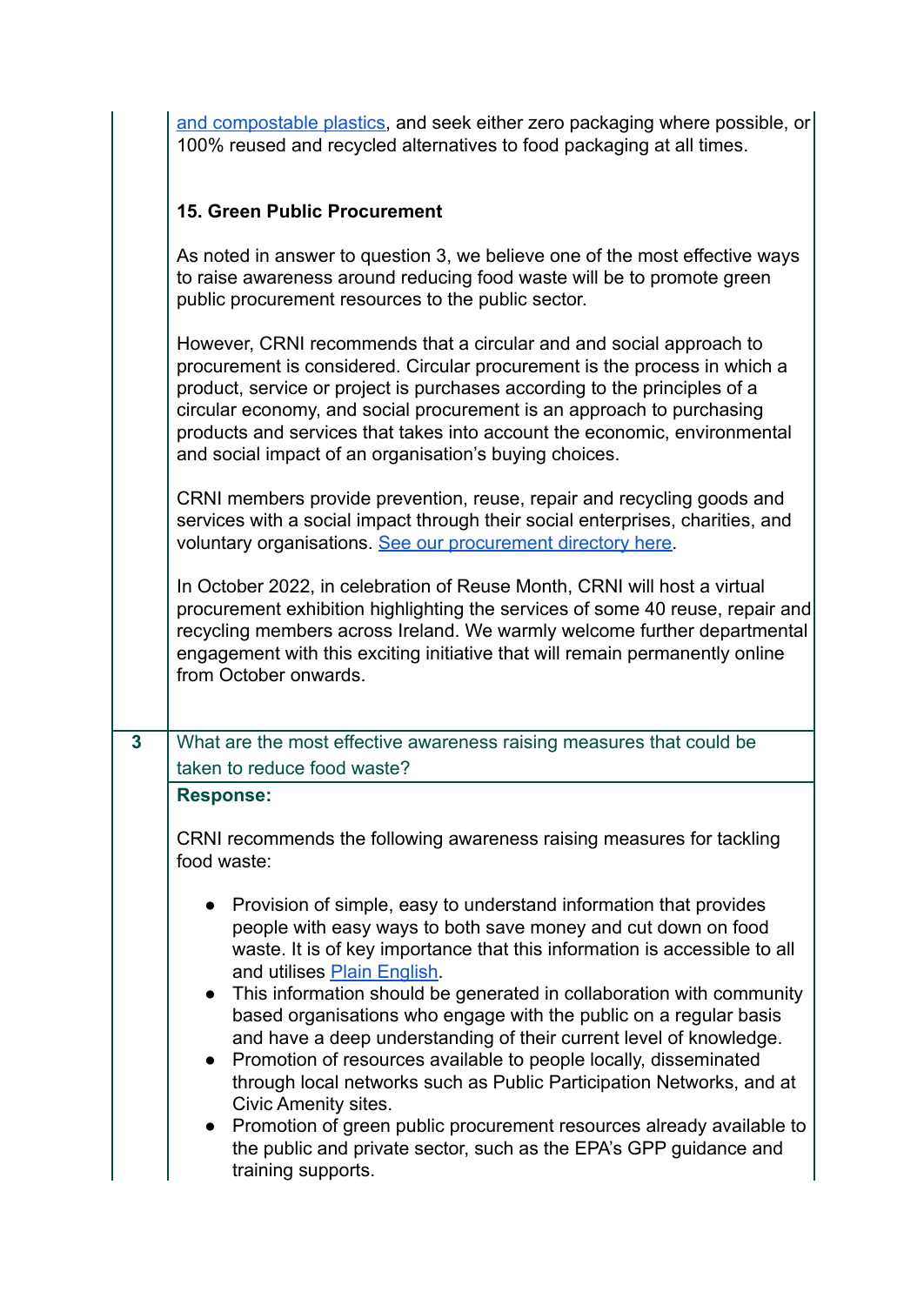|   | Provision of education at all levels, from informal to informal<br>education, provided by people working in food waste prevention.<br>Organisations such as CRNI Member Diversion Green are well placed<br>to deliver informative sessions on food waste prevention.                                                                                                          |
|---|-------------------------------------------------------------------------------------------------------------------------------------------------------------------------------------------------------------------------------------------------------------------------------------------------------------------------------------------------------------------------------|
| 4 | Which sectors or stakeholders do you think should play a key role in the                                                                                                                                                                                                                                                                                                      |
|   | implementation of the Roadmap?                                                                                                                                                                                                                                                                                                                                                |
|   | <b>Response:</b><br>An essential component to driving waste prevention and reuse is engaging<br>citizens and supporting behavioural change. In order to implement the<br>Roadmap, we believe engagement with all of the following stakeholder<br>groups will be essential:                                                                                                    |
|   | • Social enterprises<br>Other non-profit organisations such as charities and non-governmental<br>$\bullet$<br>organisations<br>Community groups, organisations and networks<br>$\bullet$<br>• Waste management companies<br>Local councils                                                                                                                                    |
|   | <b>Civic Amenity Site operators</b><br>$\bullet$<br>All private business that sell or produce food<br>$\bullet$<br><b>Agricultural workers</b><br><b>Education institutions</b>                                                                                                                                                                                               |
|   | People living in both rural and urban communities across Ireland, who<br>face different challenges when it comes to food waste.                                                                                                                                                                                                                                               |
| 5 | Are you satisfied with the proposed Roadmap monitoring and evaluation<br>arrangements?                                                                                                                                                                                                                                                                                        |
|   | <b>Response:</b>                                                                                                                                                                                                                                                                                                                                                              |
|   | We welcome the establishment of a Food Waste Prevention Task Force, and<br>recommend including representatives from the social enterprise and not for<br>profit sector in this group. We recommend the same for the establishment of<br>sub-sectoral groups.                                                                                                                  |
|   | As noted in answer to question 1, there is a need for more detail around<br>overall and sectoral interim targets, as well as the definition and timeframe of<br>required actions.                                                                                                                                                                                             |
|   | CRNI does have concerns around the frequency with which the Roadmap will<br>be updated. A review and update of the Roadmap 'at least once every three<br>years' does not, in our opinion, give ample opportunity to adapt the Roadmap<br>before 2030 if some initiatives are proving unsuccessful. We would<br>recommend increasing reviews to once every 2 years at minimum. |